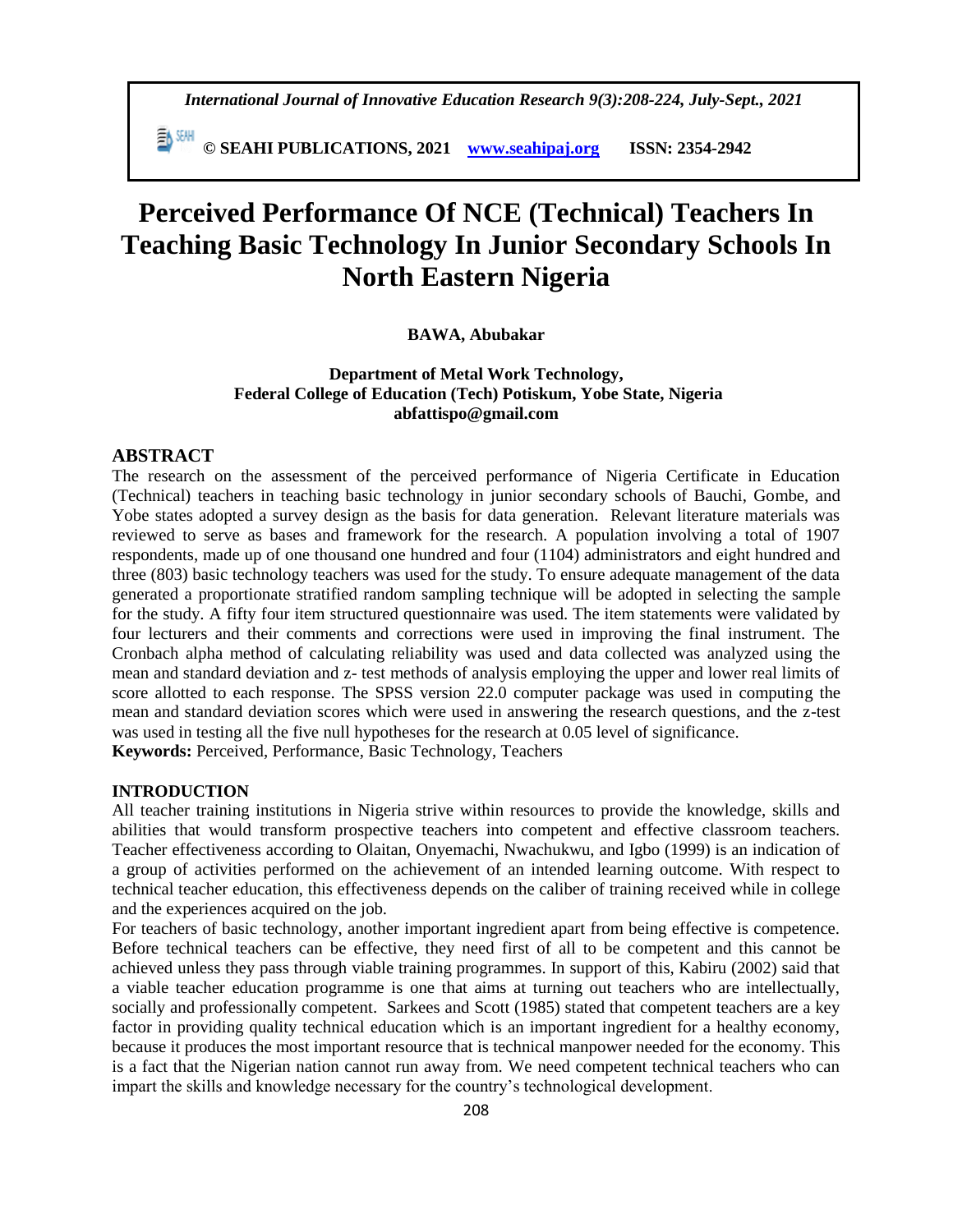Colleges of education have for some years been graduating NCE (Technical) teachers to teach prevocational subjects at the junior secondary school stage of the education system. The pre-vocational subjects collectively called basic technology prepare junior secondary school students for vocational options at the senior secondary levels. As planned basic technology, a combination of basic elements of metal work, woodwork, electricity electronics and building technology forms the beginning and foundation of Nigeria's effort in providing formal basic technological literacy to its citizens.

Teachers of technology have a vital role to play in Nigeria's march towards technological development. Ukeje (1995) while commenting on the role of teachers said that if education is the key that leads to modernization, it is the teacher that holds the key that unlocks the door. In the same vein the quality of knowledge and skills that students receive from their teachers is a function of how well trained the teachers are. The teacher is the backbone of the entire educational process. Ukeje (1995) submitted that: Teaching is the most vital and strategic profession for national development. Without teachers there can be no good doctors' engineers, lawyers, etc. The mistake of the teacher and therefore a defective education programme has more devastating effects on the nation than the mistakes of other professionals. In view of the above and for teachers of technology not to mislead students, it is paramount that they

should be competently trained. For programmes in education to be viable and to serve the needs of the nation there is the need for competent teachers. The Oxford Advanced Learners Dictionary of Current English (2000) defined competency as having the ability to do something well. The professional teacher must be competent to teach the subject he has been trained to teach at the appropriate level. For teacher competence, the following should be provided:

- a. Subject matter:- appropriate and relevant knowledge of facts, principles concepts, and laws needed to sustain cognitive development of the subjects.
- b. Pedagogy:- exposure and experience in principles and practice of education and in the art of teaching as an aid to meaningful learning.
- c. Skill processes:- facilitate the development and acquisition of appropriate manipulative and other skills.
- d. Evaluation: Self and students evaluation through appropriate construction of tests, their analyses and inferences.(Kabiru,2002)

Attempts have been made by Nigeria government through institutions of higher learning to train large numbers of technology teachers. Professional development and training of teachers of technology has occurred over the past two decades and thousands of technology teachers have been teaching basic technology after receiving training in colleges of education spread across the length and breadth of this country. There is the need to examine through research the performance of practicing technical teachers. In addition it would be worthwhile to look at products from colleges of education so as to ascertain whether they are serving the needs of the country through proper teaching of basic technology.

The implementation of the basic technology curriculum in junior secondary schools forms the bedrock on which further technological studies rests. Greater responsibility is placed on the teachers' performance in teaching the subject. It is the teacher's performance that determines what the students acquire in terms of knowledge and basic technological skills at the end of the first three years of secondary school education. Teachers' utterances, actions, leadership styles, knowledge of the subject and skills in teaching were all considered important factors in student learning (Ezeji, 1993). Though the influence of information and communications technology cannot be denied, in actual fact teachers still remain the most influential agents in the teaching and learning process (Abe 2014, Musa and Migosi, 2015). Much of what students learn depends on the strategies, and classroom activities, plans, and processes designed by the teacher. However in spite of the above fact, teachers have been reported to make use of ineffective and outdated teaching strategies that are less learner friendly in the teaching of secondary subjects in Nigeria (Olorundare, 2011). Also Yalams and Fatokun (2007) in a research on students found study habits and teaching methods as factors contributing to student's poor performance. Available statistics from the National Assessment of Learning Achievement in Basic Education (NALABE) 2003, 2006, and 2011 in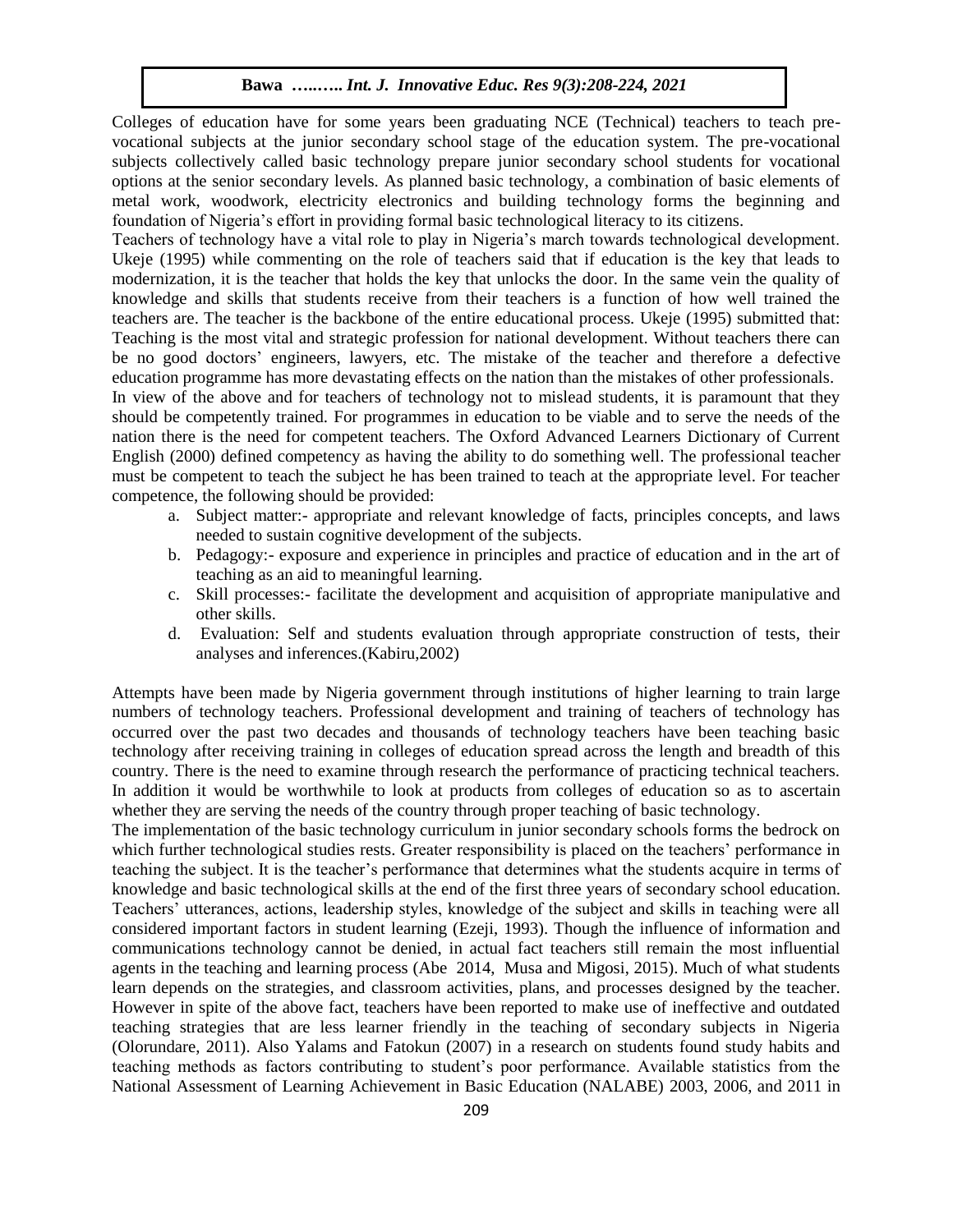Ahmed (2012) showed that the National Performance for both pupils and students were below 50% with worst performances observed in J.S.S 3. Results of 2017 depicted the same picture still below 50%. Assessment in basic science and technology showed a better performance in the Essay test (mean score = 46.08) than the Multiple Choice test (45.71). Inadequate teachers and outdated teaching strategies have been advanced as some the reasons crippling basic education (Kolawole, 2019).

Other reasons notwithstanding, the poor performance cannot be unconnected with teacher's performance in teaching the subject. This is an unsatisfactory state of affairs. What could be responsible for this? Could it be that teachers are not knowledgeable enough? Could it be that teachers are not pedagogically sound? Could it be that teachers are not vast in continuous assessment techniques? While most assessment studies focus on external factors affecting the teaching of basic technology, much is yet to be done by way of research into teacher's performance in teaching basic technology. The study is therefore focused towards investigating the performance of the NCE Technical teachers in teaching basic technology in junior secondary schools in North East Nigeria.

# **Literature Review**

# **Theoretical Framework for the Study**

The theoretical framework adopted for this research was the systems approach model developed by Dick, Carey, and Carey (2005).The theory propounded a systems view of instruction as opposed to viewing instruction as a sum of isolated parts. The model addresses instruction as an entire system, focusing on the interrelationship between context, content, learning and instruction. According to Dick, Carey, and Carey(2005) "Components such as the instructor, learners, materials, instructional activities, delivery system, and learning and performance environments interact with each other and work together to bring about the desired student learning outcomes". The components of the Systems Approach Model are as follows:

- i. Identify Instructional Goal(s): goal statement describes a skill, knowledge or attitude (SKA) that a learner will be expected to acquire
- ii. Conduct Instructional Analysis: Identify what a learner must recall and identify what learner must be able to do to perform particular task
- iii. Analyze Learners and Contexts: Identify general characteristics of the target audience including prior skills, prior experience, and basic demographics; identify characteristics directly related to the skill to be taught; and perform analysis of the performance and learning settings.
- iv. Write Performance Objectives: Objectives consists of a description of the behaviour, the condition and criteria. The component of an objective that describes the criteria will be used to judge the learner's performance.
- v. Develop Assessment Instruments: Purpose of entry behavior testing, purpose of pretesting, purpose of post-testing, purpose of proactive items/proactive problems
- vi. Develop Instructional Strategy: Pre-instructional activities, content presentation, Learner participation, assessment
- vii. Develop and Select Instructional Materials
- viii. Design and Conduct Formative Evaluation of Instruction: Designer tries to identify areas of the instructional materials that are in need of improvement.
- ix. Revise Instruction: To identify poor test items and to identify poor instruction
- x. Design and Conduct Summative Evaluation.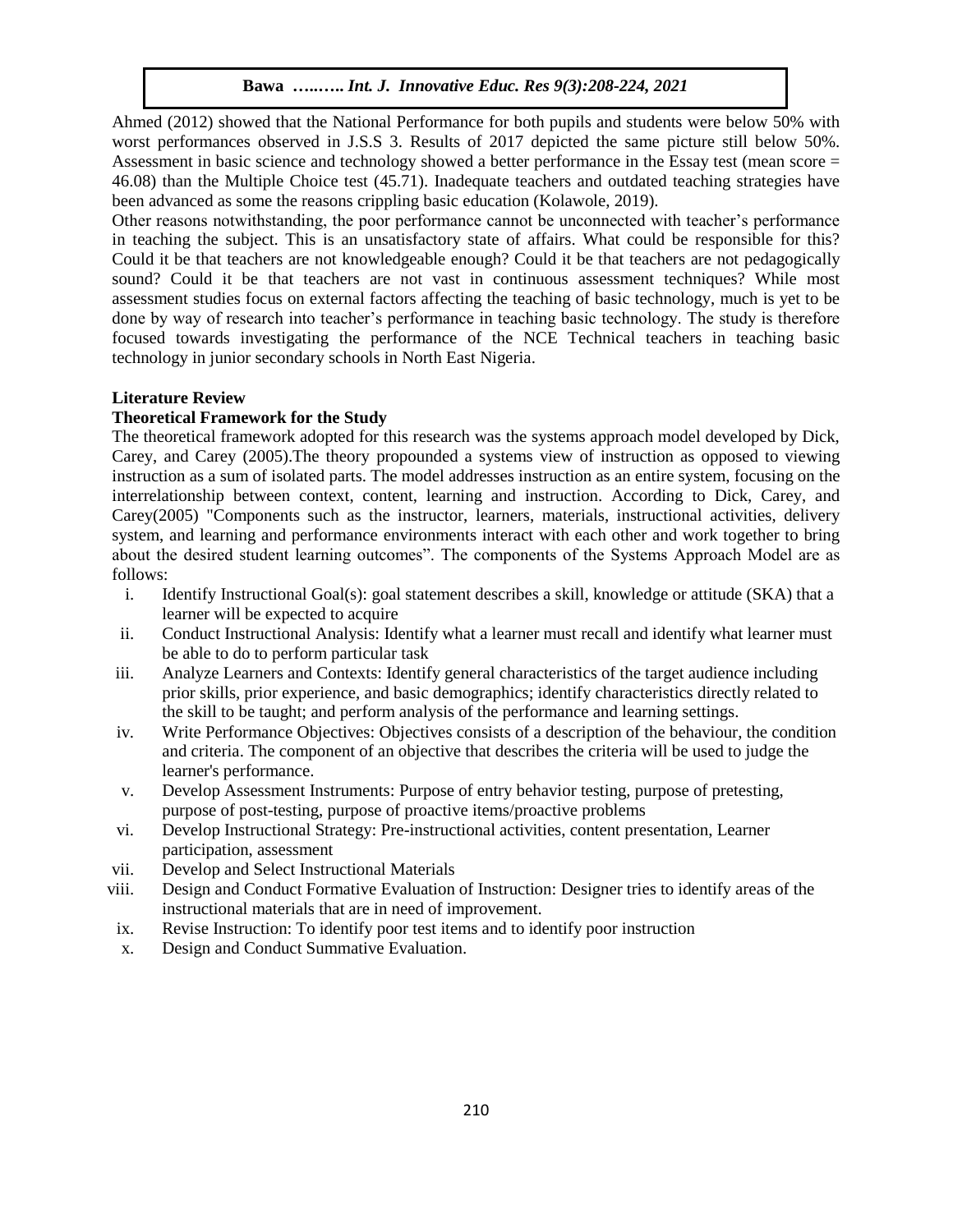



With this model, components are executed iteratively as shown in figure 1 below

*Figure 1.* The Dick, Carey & Carey Model of Instructional Design.(p 1-12)

It is simply an example of how learning can be structured in a way that puts the learners' interests first, while incorporating feedback at all levels of the design in order to improve further teaching lessons. The research was on teacher performance that is the teacher's ability to execute of a number of tasks both within and outside the classroom in order to accomplish an expected learning goal. This goal can be immediate or long term, and all the 10 systematic stages in this theory are linked to one teacher action or the other. There is therefore a link between the research and this theory because effective basic technology teaching also involves an interaction between the teacher, learners, materials, instructional activities, delivery systems, and learning and performance environment as propounded by Dick, Carey, and Carey (2005). It is therefore the action of teachers in above elements that are found to be related to the ones used by the researcher that were assessed in this research.

One aim of education for the  $21<sup>st</sup>$  century is to cultivate the problem solving, critical thinking and higher order thinking skills necessary for students to adapt to the rapidly changing technological age. (Shawn, 2017). The new frontier for education is to empower every youngster with adequate knowledge and skills to function effectively in a world increasingly dependent upon the technological skills and informed actions of all people.

One way through which people can acquire the knowledge of technology is through teaching i.e. technology education as taught by technology teachers through the education system. In Nigeria formal teaching of technology begins at the junior secondary school level where students are made to study basic technology as a subject. The basic technology curriculum objectives according to the federal ministry of education (1985) are:-

- i. To provide pre-vocational orientation in technology
- ii. To provide basic technological literacy for everyday living and
- iii. To stimulate creativity.

The curriculum of basic technology contained many topics that cut across electricity/electronics woodwork, auto mechanics, building technology and metalwork in addition to learning many topics that are specific in each of these areas (Olaitan, 1996). Technology teacher's knowledge of the curriculum content must not be underscored and should come second to none in terms of importance. Teachers cannot teach what they do not know. Because to be able to teach and to make students understand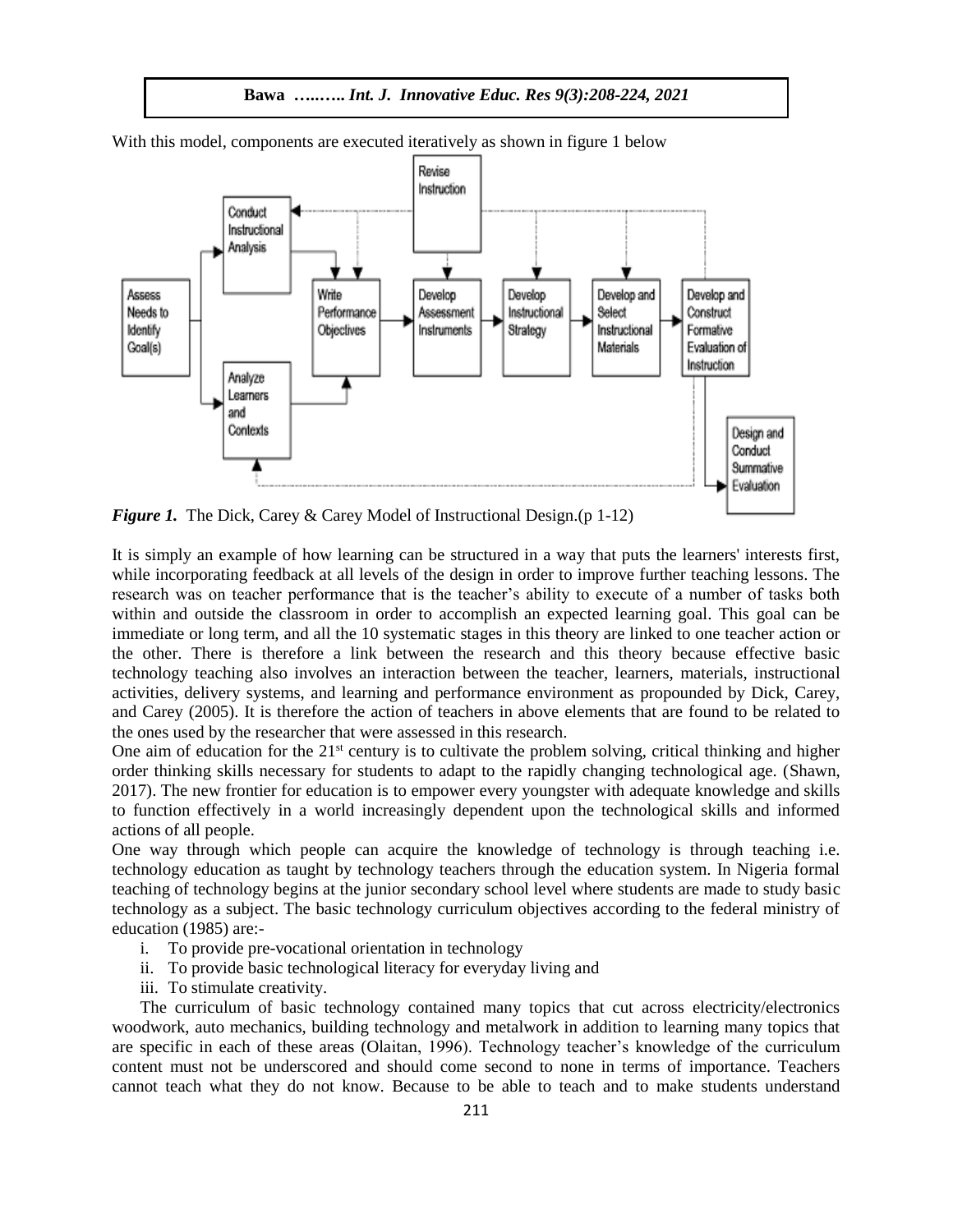important concepts and processes, teachers need to know technology as deeply in fact, more so. If technology teachers do not understand deeply the technology concepts they are trying to teach, one cannot expect their students to learn (Rodger and Susane 2000). Technology require people who are fluent in their subject, and people who are fluent in a subject area according to McDiamird, Ball and Anderson (2000) are distinguished from others in at least three (3) respects:-

- i. They know a great deal of specific content i.e. facts and ideas
- ii. They have formed a variety of complex relationships among those views of content and.
- iii. They understand how to approach new problems or dilemmas and how to produce new ideas within the subject for optimum performance in teaching and to make students develop a better appreciation and understanding of the concepts, principles, laws and facts that have been gathered through centuries of inquiry and experimentation in science and technology (p. 11).

The organization and structure of the basic technology curriculum refers to the network of relationships in the content, offered in the three (3) years of junior secondary school education. The facts and ideas are not important in their discrete isolated forms. Instead they are rendered important through the pattern of relationship that are constructed among them. Darling-Hammond (2016) Various lines of research looking at teacher effectiveness have suggested that many kinds of teacher knowledge and experiences may contribute to teacher effects, including teachers' general academic and verbal ability, subject matter knowledge, knowledge about teaching and learning, teaching experience.

Similarly, Goldhaber and Brewer (2000) wrote that technology teachers knowledge of their subject must be different that of their counterparts for, whereas others may be able to draw on a largely tacit understanding of their subjects, and may be able to take many of its premises for granted, technology teachers knowledge must be deeply rooted, and explicit if they are to perform their roles creditable and efficiently.

The purpose of knowledge for teachers is to enable him/her develop a firm and sound base to be utilized in the development of instruction. Lawrence and Palmer (2003) wrote that:-

 Teacher knowledge of content influences what they teach, how they go about teaching it, and the content areas on which they place more intensive focus and elaboration which are directly related to areas where they have better understanding. The depth of content knowledge possessed by the teachers influences teaching strategies. Teachers with good content knowledge are more inclined to formulate high quality questions, explanations and activities for students.(p.25)

Basic technology as part of the technology education drive towards sustainable technology development is dependent, on the quality of the workforce. Obi (2001) in Obi (2006) observed that the "life of technical education programme in any institution, the quality of its activities its image in the community, its survival in the present and particularly its future development depend on the quality and level of its staff" (p. 341).

To be able to cover the basic technology syllabus teachers need a proper mastery of the knowledge, a good understanding of nearly all the topics contained therein. Subject mastery is synonymous to having the ability to interpret, structure, restructure, and analyse content to make it commensurate with method of instruction and students characteristics. Available research is comprehensive and confirms how vital knowledge of subject matter is to teachers (Darling-Hammond, 2009a). What is involved, is more than telling students but rather showing (demonstrating) how to, and later on reflection by the teacher. Reflection according to Ornstein, Thomas, and Lasley (2000) involves reviewing, reconstituting, reenacting and critically analyzing one's own teaching abilities and then grouping those reflected explanations into evidence of changes that need to be made to become a better teacher.

Pedagogy can be described as practical teaching that is, the teachers ability to pass across meaningful information to students. Ornstein, Thomas and Lasley (2000) wrote that pedagogical knowledge and skill deals with the teaching process including the most useful forms of representing and communicating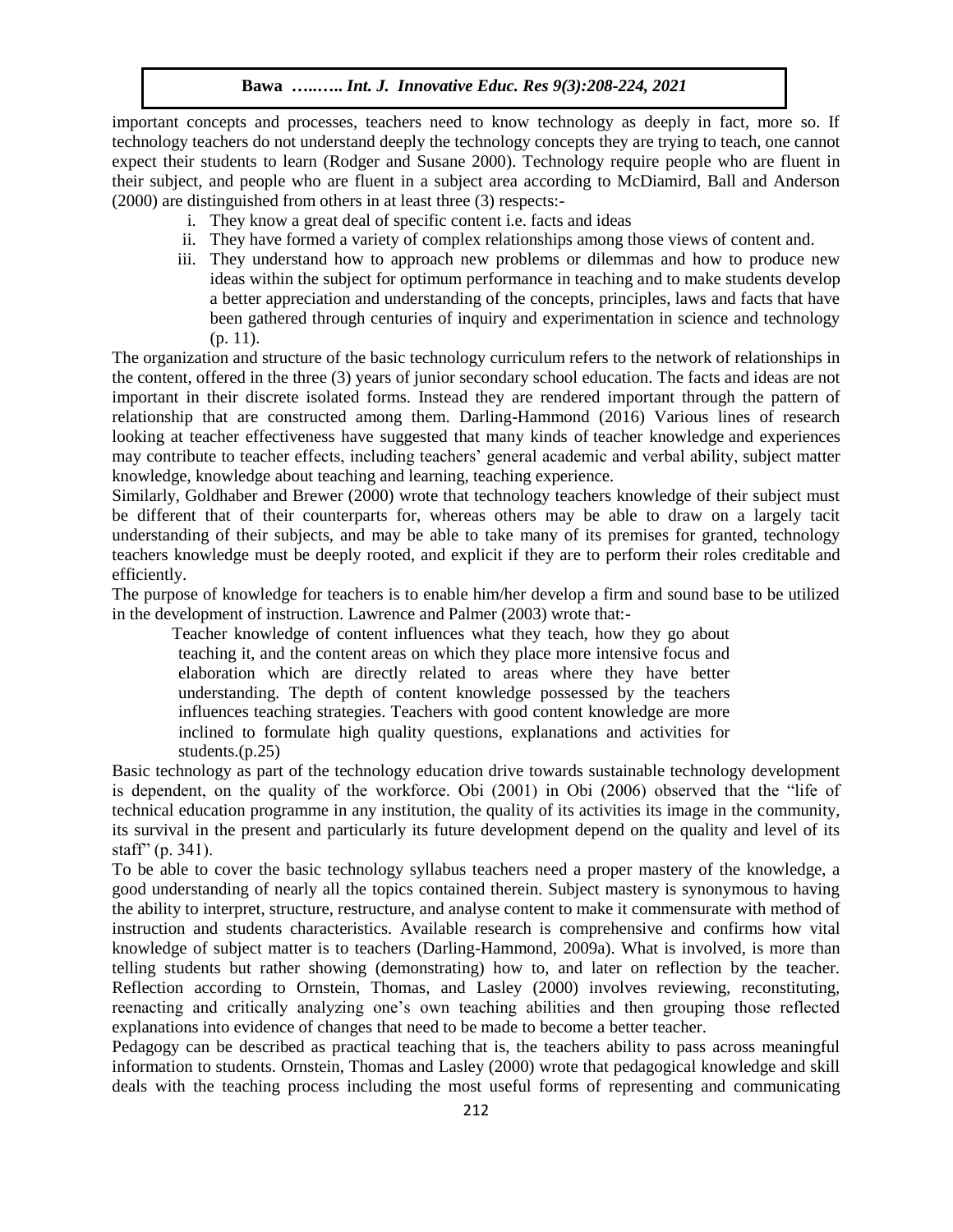content and how students' best learn the specific concepts of a particular discipline. Writing on pedagogy, Grossman (1990) said that the main task of teachers is to find ways to represent the subject to students in ways they can understand.

From another dimension pedagogical knowledge according to Stephen and Constance (2017) Pedagogical content knowledge is viewed on a continuum, with educators acquiring more of it through appropriate training and experience. Educators acquire it before they begin teaching, during their preservice training, and during the teaching careers.. Pedagogical skill and knowledge requires blending of subject matter with knowledge of students. Knowing how students are likely to interpret what they see, what they do and what kinds of misunderstanding students are likely to hold about technological concepts and knowledge

On completing the first three years of junior secondary school education a foundation for technological literacy is supposed to have been laid. This implies that through well planned laboratory/workshop exercises students are made to understand the relationship between the theories learnt in class and practice in the workshop. The task involves planning, organizing and executing workshop sessions with the curriculum objectives in mind. Also the teacher selects the appropriate and relevant curriculum materials that can assist him/her to effectively deliver both theoretical and practical know how.

Furthermore, a pedagogically sound technology teacher should be able to create behavioral changes using available means at his disposal. The pedagogy of teaching calls for effective communication from the teachers. Weglinsky (2000) said that communication ability is a fundamental requirement for teachers if they are to pass across ideas, concepts and skills. As deep as their understanding of technology often is, many individuals cannot teach it effectively.

This is because they lack pedagogical content knowledge which is a special knowledge possessed by expert teachers. In his description of pedagogical content knowledge Shulman (1997) said that it involves knowing how students develop their understanding of a particular concepts, what they are able to understand, what they are apt to stumble over at certain stages of development and through what examples, representations and experiences they will learn best. Still on pedagogical content knowledge Barnes and Cohen (2000) posits that:

In order to build their pedagogical content knowledge teachers need to know technology. They also need to understand how students learn technology, what kind of experiences facilitate their learning and what learning environment foster the exploration and openness to new ideas that must accompany learning (p.21)

Formal teacher training as provided in teacher training institutions provides the basic pedagogical skill and knowledge to enter into teaching. A trained teacher is supposedly one that has gone through such institutions and has acquired enough knowledge in instructional methods, learning, theories, educational measurement, testing and educational psychology. In an interpretive study Grossman (1989), found that secondary school teachers with no pedagogical training (preparation) are limited in their ability to engage students in subject matter. Similarly Adams and Krockover (1997) found that most teachers attribute their knowledge of a range of instructional strategies, classroom discipline and management and classroom routines to their education coursework.

Much of the knowledge and skill of teaching is learnt in school (during preparation and clinical experience i.e. teaching practice) field experience varies across institutions however, its intent is to show what the job of teaching is like, sometimes to develop skills in instruction and classroom management, sometimes to give practical reality to concepts encountered during coursework.

Ability to assess students learning can be regarded as one of vital pre-requisites to successful teaching. This is because when teachers teach, there is an anticipated gain in knowledge, skill, and/or change in behaviour. However, the correct judgement of such achievement or change as well as the proper and unbiased recording and documenting is what assessment is mostly concerned with. Okeke (2004) wrote that vocational/technical education requires making value judgments on some human factors. These human factors include interest, work habit effect, skill, qualities of leadership etc. Okwuanoso, and Okeke (2005) wrote that in secondary schools in Nigeria presently continuous assessment is the trend. The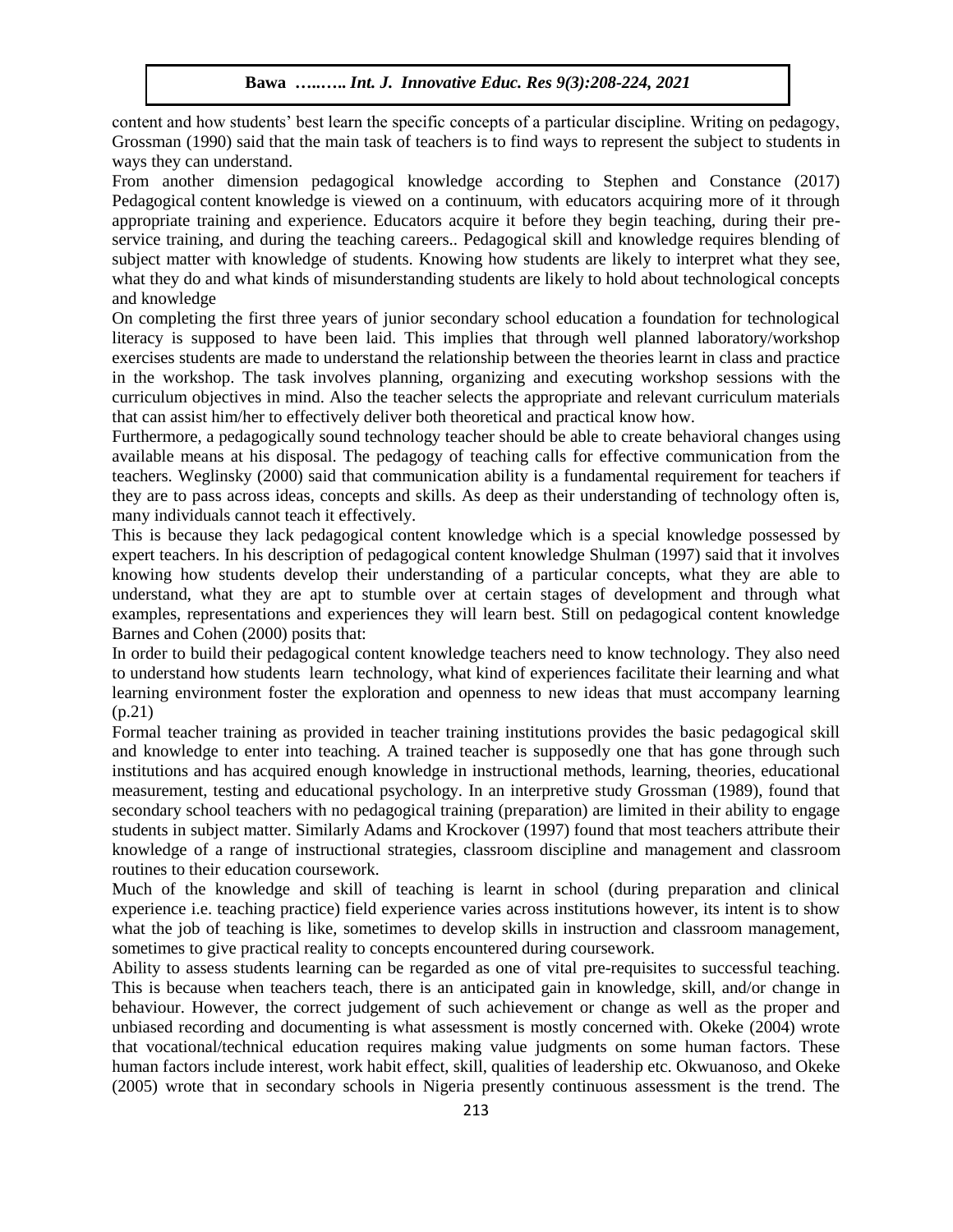parents, the teachers and the society at large expect that changes in students behaviour in cognitive (knowledge), affective (attitude) and psychomotor (skills domain) should be effectively assessed and implemented through the use of valid, reliable and fair assessment techniques. Ugodulunwa and Mastapha (2005) and Opoola (2006) submitted that many practicing teachers at all levels of education are incompetent in conducting effective and efficient assessment of learners achievement: that many do not know how to construct and use appropriate instrument, and that they use instruments without making any reference to their validity and reliability.

Most often assessment is seen by beginner teachers as separate from the instructional process Glatthorn (1990) wrote that teachers need to think of assessment as an extension of instruction not as separate from it. The assessment process is often continuous and includes checking for understanding, and misunderstanding before, during interactive teaching and afterwards. Pre-instructional assessment can help teachers determine the most appropriate starting point for instruction and identify non-educational causes that are hampering students learning.

Since basic technology involves more than anything else the teaching of basic psychomotor and cognitive skills in such a way as to change the attitude of the learner towards vocational choices at the senior secondary stage, the skill to assess such learning must be possessed by the teacher. It is required that teachers know how to use the various assessment tools and when to use each tools. Mansel (2000) wrote that the type of knowledge and skill to be assessed can affect the choice of assessment methods, although there is no one to one correspondence between skill types and assessment types.

Writing on the importance of pedagogical content knowledge Reynolds (2017) said that the teacher must have knowledge of using appropriate evaluation methods to assess students understanding of content knowledge. In the same vein Kannapel and Clemens (2005) investigated and found that frequent assessment and feedback as one of the school practices that distinguish high from low performing schools.

#### **METHODOLOGY**

The opinion survey design was used in three randomly selected states of the North East Geopolitical zone of Nigeria i.e. Bauchi, Gombe, and Yobe States. A population of 803 (eight hundred and three) teachers of basic technology, and 1104 (one thousand one hundred and four) administrators, made up principals, vice principals, senior masters and heads of basic technology) in junior secondary schools of the study area was used, out of which, using the Yamane (1967) approach a sample size of two hundred and sixty seven (267) teachers and two hundred and ninety four (294) administrators were randomly selected for the research. The proportionate stratified random sampling technique was used in selecting the sample for study. A forty five item structured questionnaire was prepared and used having in mind the research questions. A coefficient alpha  $\alpha$  value of 0.86 for teachers and 0.78 for administrators was obtained. This yielded a final reliability estimate of 0.82, indicating that the instrument was reliable. Data was collected through personal administration of the instrument by the researcher and was analyzed using the mean, standard deviation, and z- test methods of analysis employing the upper and lower real limits of score allotted to each response. The Statistical Package for Social Sciences Version 17.0 was used in computing the mean standard deviation and in testing all the three (3) null hypotheses for the research. **Perceived performance scale**

|      | 5.00 Outstanding $(5)$ 4.50   |      |
|------|-------------------------------|------|
|      | 4.49 Above average $(4)$ 3.50 |      |
|      | $3.49$ Average $(3)$          | 2.50 |
|      | 2.49 Below Average $(2)$ 1.50 |      |
| 1.49 | Low(1)                        | 1.0  |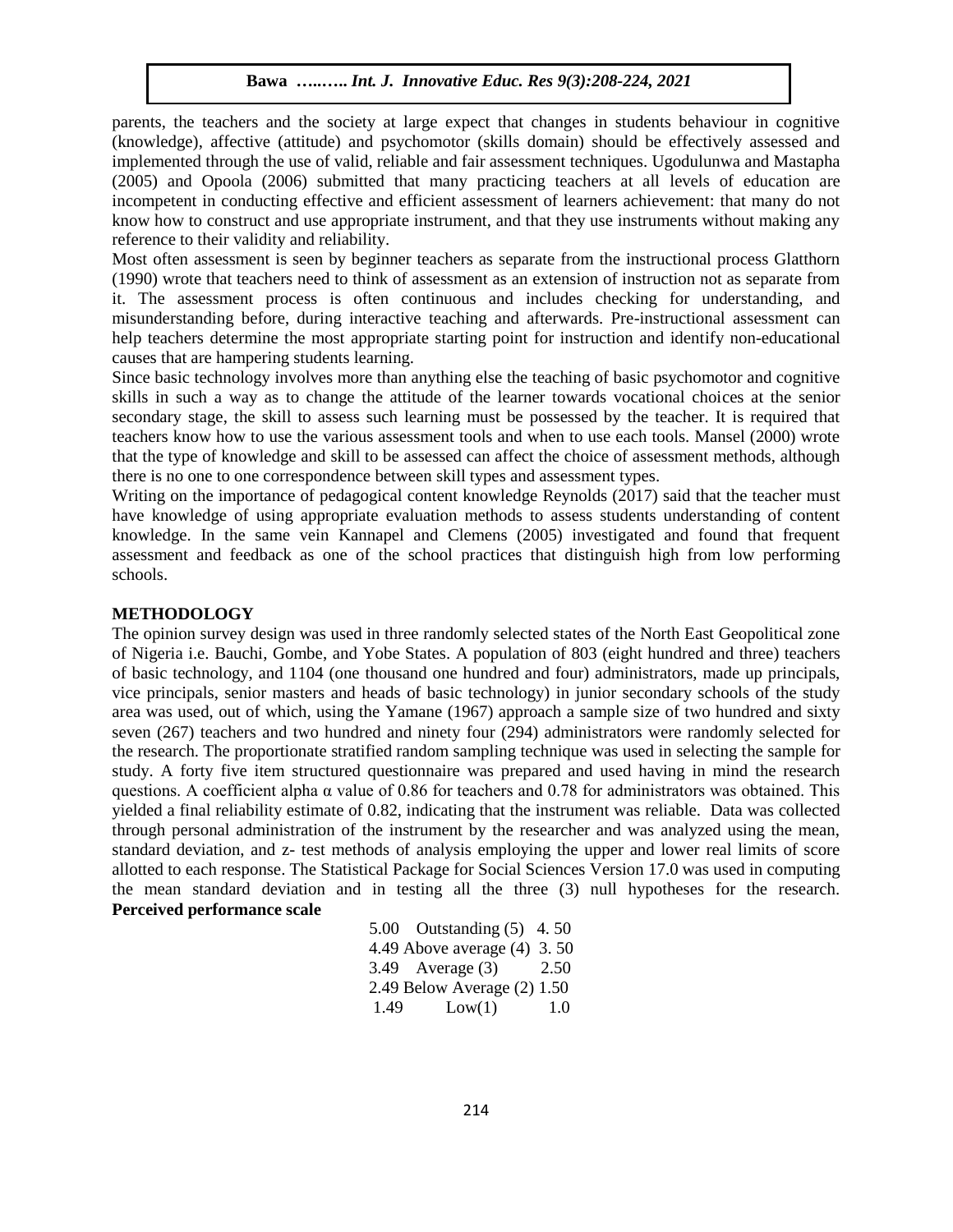# **RESULTS AND DISCUSSION**

The results are presented following the order in which research questions and hypotheses were written in chapter one.

**Research Question 1:** *What is the perceived performance of NCE (Technical) teachers in imparting the cognitive component of basic technology?*

# **Table** 1. **Mean Response of Teachers and Administrators on the Perceived Performance of NCE (Tech) Teachers in Imparting Cognitive Component of Basic Technology Curriculum N1=160 N2=221**

| S/n | <b>Item statement</b>                                             | $\overline{\mathbf{x}}_t$ | $\overline{\mathbf{X}}$ ad | $\overline{\mathbf{x}}_{com}$ | <b>Decision</b> |
|-----|-------------------------------------------------------------------|---------------------------|----------------------------|-------------------------------|-----------------|
| 1.  | Ability to use technical drawing instruments.                     | 4.10                      | 3.78                       | 3.93                          | Above average   |
| 2.  | Ability to impart properties of engine materials.                 | 4.15                      | 3.62                       | 3.87                          | Above average   |
| 3.  | Ability to impart the methods of processing materials.            | 4.45                      | 3.79                       | 4.10                          | Above average   |
| 4.  | Ability to impart of energy sources.                              | 4.32                      | 3.85                       | 4.07                          | Above average   |
| 5.  | Ability to impart energy conversion.                              | 4.95                      | 3.87                       | 4.38                          | Above average   |
| 6.  | Ability to impart the knowledge of electricity.                   | 4.31                      | 3.79                       | 4.03                          | Above average   |
| 7.  | Ability to impart the knowledge magnetism.                        | 4.40                      | 3.92                       | 4.15                          | Above average   |
| 8.  | Ability to impart knowledge of electrical/mechanical power.       | 4.36                      | 3.88                       | 4.09                          | Above average   |
| 9.  | Ability to impart the knowledge of appliances that convert        | 4.37                      | 4.18                       | 4.27                          | Above average   |
|     | electrical to heat energy and vice versa                          |                           |                            |                               |                 |
| 10. | Ability to impart the principles of machines.                     | 4.34                      | 3.63                       | 3.96                          | Above average   |
| 11. | Ability to impart the knowledge of electrical measuring           | 4.09                      | 3.74                       | 3.90                          | Above average   |
|     | instruments.                                                      |                           |                            |                               |                 |
| 12. | Ability to impart knowledge of general machines operations.       | 4.30                      | 3.66                       | 3.96                          | Above average   |
| 13. | Ability to impart knowledge related to elements of building       | 4.44                      | 4.15                       | 4.28                          | Above average   |
|     | construction.                                                     |                           |                            |                               |                 |
| 14. | Ability to impart knowledge of principles of fluid flow.          | 4.33                      | 3.77                       | 4.04                          | Above average   |
| 15. | Ability to impart the knowledge of bench work tools.              | 4.23                      | 3.77                       | 3.98                          | Above average   |
| 16. | Ability to impart the knowledge safety rules and regulation.      | 4.03                      | 3.6                        | 3.84                          | Above average   |
| 17. | Ability to impart knowledge of friction and its effects.          | 4.21                      | 3.74                       | 3.96                          | Above average   |
| 18. | Ability to impart the knowledge of maintenance of simple domestic | 4.22                      | 3.81                       | 4.00                          | Above average   |
|     | appliance.                                                        |                           |                            |                               |                 |

Table 3 showed the mean rating of respondents on the perceived performance of basic technology teachers in imparting the cognitive component of basic technology curriculum. The analysis revealed means of 4.38, 4.28, 4.27, 4.15, 4.10, 4.09 4.07, 4.04 and 4.00 for items 5, 13, 9, 7, 3, 8, 4, 14, and 18.These indicates an above average performance as perceived by respondents in aspects related to imparting the knowledge of energy conversion, in imparting the knowledge of the elements of building construction, in imparting the knowledge of magnetism and methods of processing engineering materials and the knowledge of electrical mechanical power .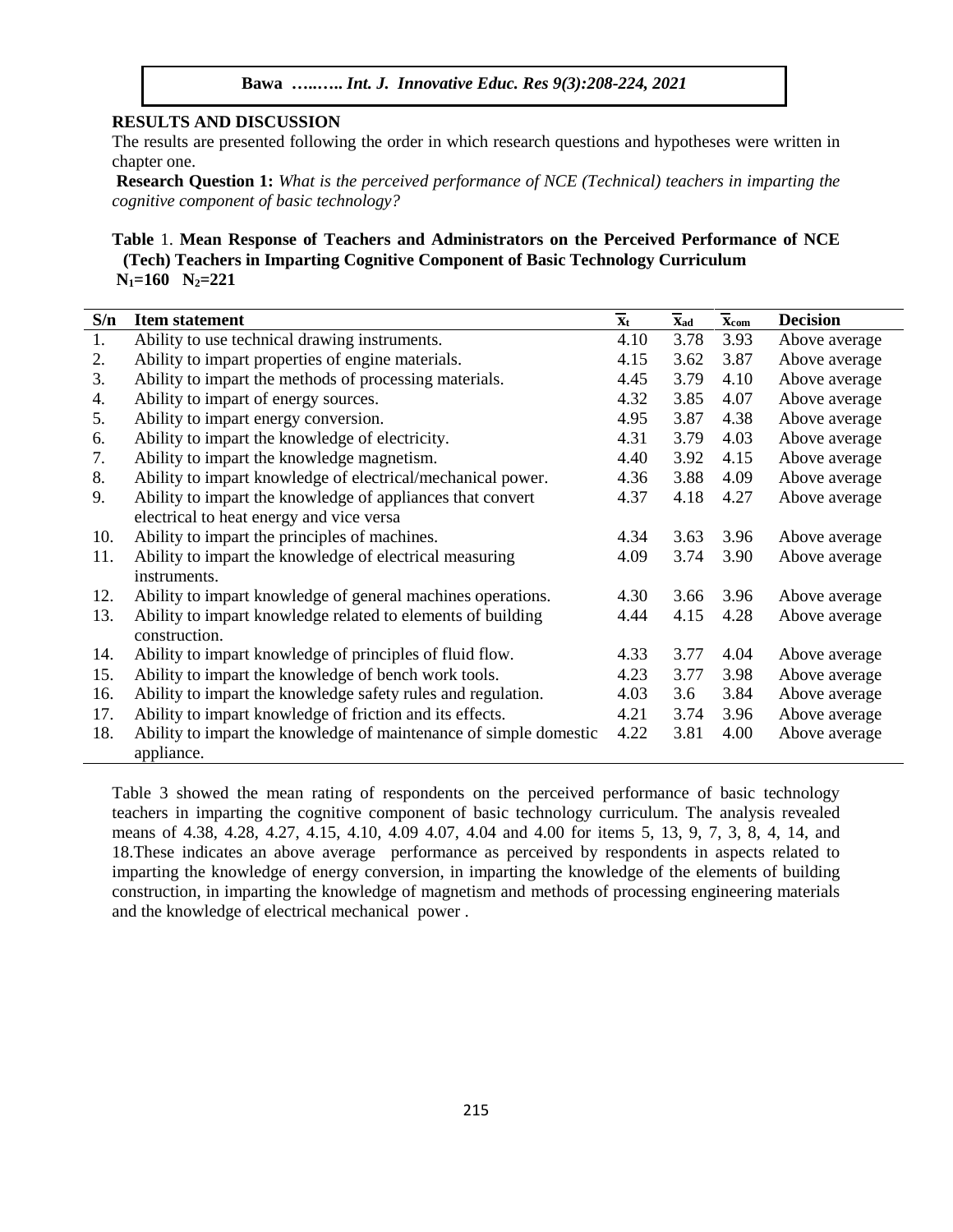**Bawa …..…..** *Int. J. Innovative Educ. Res 9(3):208-224, 2021*

**Research Question 2** *What is the perceived performance of NCE (technical) teachers in the pedagogy of teaching basic technology?*

**Table 4: Mean Response of Teachers and Administrators on the Perceived Performance of NCE(Technical) Teachers in Pedagogy of Teaching Basic Technology**  $N_1 = 160$   $N_2 = 221$ 

| S/n | <b>Item statement</b>                                                | $\overline{\mathbf{x}}_t$ | $\mathbf{X}_{ad}$ | $\overline{\mathbf{x}}_{com}$ | <b>Decision</b> |
|-----|----------------------------------------------------------------------|---------------------------|-------------------|-------------------------------|-----------------|
| 19. | Planning lessons prior to teaching                                   | 4.16                      | 2.50              | 3.25                          | Average         |
| 20. | Outlining achievable behavioural objectives for every planned        | 4.19                      | 2.54              | 3.29                          | Average         |
|     | lesson.                                                              |                           |                   |                               |                 |
| 21. | Adopting variety of teaching strategies during presentation          | 4.18                      | 2.35              | 3.18                          | Average         |
| 22. | Utilizing appropriate instructional materials to facilitate teaching | 4.32                      | 2.34              | 3.25                          | Average         |
| 23. | Teaching simple concept prior to difficult ones.                     | 4.24                      | 2.34              | 3.20                          | Average         |
| 24. | Constructing teacher made instructional aid using local materials.   | 4.24                      | 2.34              | 3.20                          | Average         |
| 25. | Considering students learning characteristics/psychological          | 4.20                      | 2.46              | 3.25                          | Average         |
|     | differences during lesson planning.                                  |                           |                   |                               |                 |
| 26. | Following the basic technology syllabus when planning lesson.        | 4.40                      | 2.34              | 3.27                          | Average         |
| 27. | understandable<br>technical<br>simple<br>Using<br>during<br>language | 4.12                      | 2.40              | 3.18                          | Average         |
|     | presentation                                                         |                           |                   |                               |                 |
| 28. | Taking time to explain abstract principles and laws during           | 4.30                      | 2.33              | 3.22                          | Average         |
|     | presentation.                                                        |                           |                   |                               |                 |
| 29. | Reinforcing students responses.                                      | 4.26                      | 2.33              | 3.20                          | Average         |
| 30. | Stimulating students in every lesson through questions and answers   | 4.25                      | 2.52              | 3.30                          | Average         |
| 31. | Using concrete technological examples during teaching.               | 4.09                      | 2.30              | 3.11                          | Average         |
| 32. | Allowing students to participate actively during presentation.       | 4.33                      | 2.24              | 3.19                          | Average         |
| 33. | Recapitulating the main points of a lesson before rounding up.       | 4.00                      | 2.30              | 3.07                          | Average         |

**KEY:**  $x_t = \text{Mean of teachers}, x_{ad} = \text{Mean of administrators } x_{com} = \text{Combined or Weighted Mean}$ 

Table 2 showed analysis of data with respect to basic technology teacher's pedagogical performance in teaching basic technology. Items 21, 23, 27, 29, 31, 32, and 33, with means of 3.18, 3.20, 3.18, 3.20, 3.11, 3.19, and 3.07, revealed a average performance in teacher's use of variety of teaching strategies, in teaching simpler concepts before difficult ones, in using understandable language during lesson presentation and in reinforcing students responses. Also e teacher's performed averagely in the use of technical example during presentation, in allowing students to participate during presentation and in comparing topic with current phenomena during teaching. Items 19, 20, 22, 24, 25, 26, and 30, with mean performances of 3.25, 3.29, 3.25 3.22 3.25, 3.27 and 3.20. These obtained values indicate an average performance in planning lessons and in outlining behavioral objectives for every lesson. It also indicate an average performance in utilizing appropriate instructional materials in constructing teacher made instructional materials using local materials. Teachers' performance in recognizing students psychological and learning characteristics during lesson planning was found to above average. Also basic technology teacher's performance in following the basic technology syllabus when planning lesson, and in stimulating students in every lesson through questions and answers was found to be average.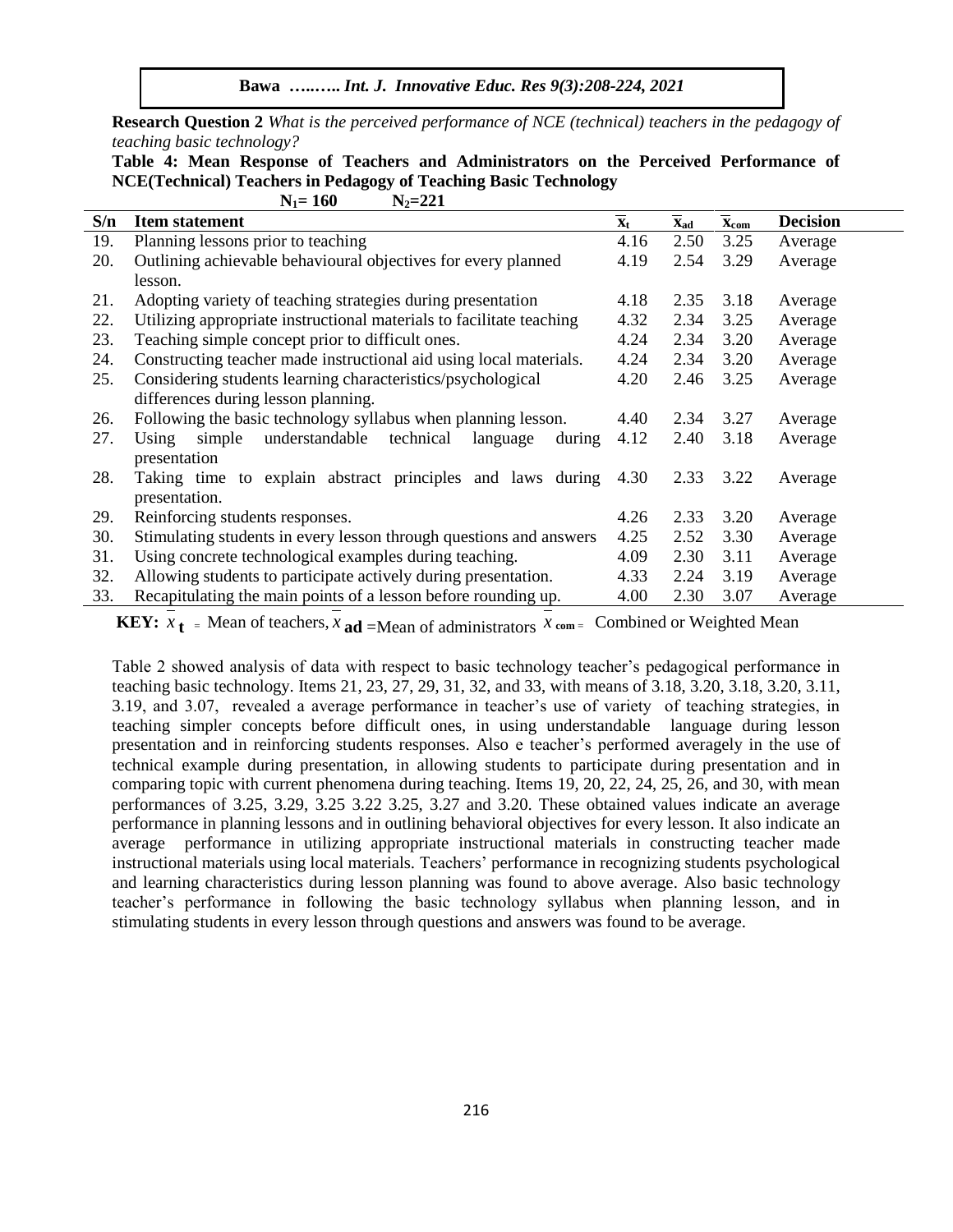**Bawa …..…..** *Int. J. Innovative Educ. Res 9(3):208-224, 2021*

**Research Question 3** *What is the perceived performance of NCE (Technical) teachers in the assessment of students learning of basic technology?*

| Table 3: Mean Response of Teachers and Administrators on the Perceived Performance of NCE |             |  |  |
|-------------------------------------------------------------------------------------------|-------------|--|--|
| (Technical) Teachers in Assessment of Students Learning                                   |             |  |  |
| $N_1 = 160$                                                                               | $N_2 = 221$ |  |  |

| S/n | <b>Item statement</b>                                                              | $\overline{\mathbf{x}}_t$ | $\overline{\mathbf{x}}_{\text{ad}}$ | $\mathbf{x}_{\text{com}}$ | <b>Decision</b>         |
|-----|------------------------------------------------------------------------------------|---------------------------|-------------------------------------|---------------------------|-------------------------|
| 34. | Knowledge of assessment types                                                      | 4.05                      | 2.95                                | 3.45                      | Average                 |
| 35. | Ability to develop test items.                                                     | 3.88                      | 2.97                                | 3.38                      | Average                 |
| 36. | Following the syllabus when constructing test.                                     | 4.05                      | 2.90                                | 3.42                      | Average                 |
| 37. | Administering test based on the time table.                                        | 2.80                      | 2.40                                | 2.58                      | Average                 |
| 38. | Preparing tests at the appropriate time.                                           | 2.86                      | 2.13                                | 2.46                      | <b>Below Average</b>    |
| 39. | Using tests to check for cognitive learning.                                       | 4.07                      | 2.20                                | 3.05                      | Average                 |
| 40. | Using direct observation of attitudinal change                                     | 2.25                      | 2.33                                | 2.29                      | <b>Below Average</b>    |
| 41. | Providing regular feedback of students test scores.                                | 4.05                      | 1.92                                | 2.98                      | Average                 |
| 42. | Using suitable continuous assessment approaches to<br>check for students learning. | 3.98                      | 2.34                                | 3.08                      | Average                 |
| 43. | Keeping students continuous assessment records.                                    | 3.94                      | 3.84                                | 3.88                      | Average                 |
| 44. | Using lesson objectives as guide when preparing test                               | 4.01                      | 3.72                                | 3.60                      | Average                 |
| 45. | Supervising the administration of test to students.                                | 3.93                      | 4.37                                | 4.16                      | Above average           |
|     | $\mathbf{M}$ $\mathbf{C}$ $\mathbf{I}$<br>T/TT                                     |                           |                                     |                           | $\alpha$ 1, 1 WI 1, 197 |

**KEY:**  $x_t = \text{Mean of teachers}, x_{ad} = \text{Mean of administrators } x_{com} = \text{Combined or Weighted Mean}$ 

Table 3 showed analysis of data concerning the performance of basic technology teachers in the assessment of students learning. Results indicate above average performance of teachers in items 34, 38, 36, , 42, 43, 44, and 45 with mean performances of 3.45, 3.38, 3.72, 3.05 3.08, 3.88, 3.60 and 4.16. This goes to show that teachers performed above average in the knowledge of assessment types, in developing test items, in making reference to syllabus when constructing test items. Also basic technology teachers performed was above average in using tests to check for cognitive learning, and in using continuous assessment techniques to check for students learning. In addition, basic technology teachers performed was above average in keeping assessment records, in using lesson objectives as guide when preparing tests, and in supervising the administration of tests to students. However, teachers performed below average in administering test based on the time table, preparing tests at the appropriate time, in using projects to check for basic skills acquired, and in providing regular tests feedback to students as shown by items 37, 38, 40, and 41.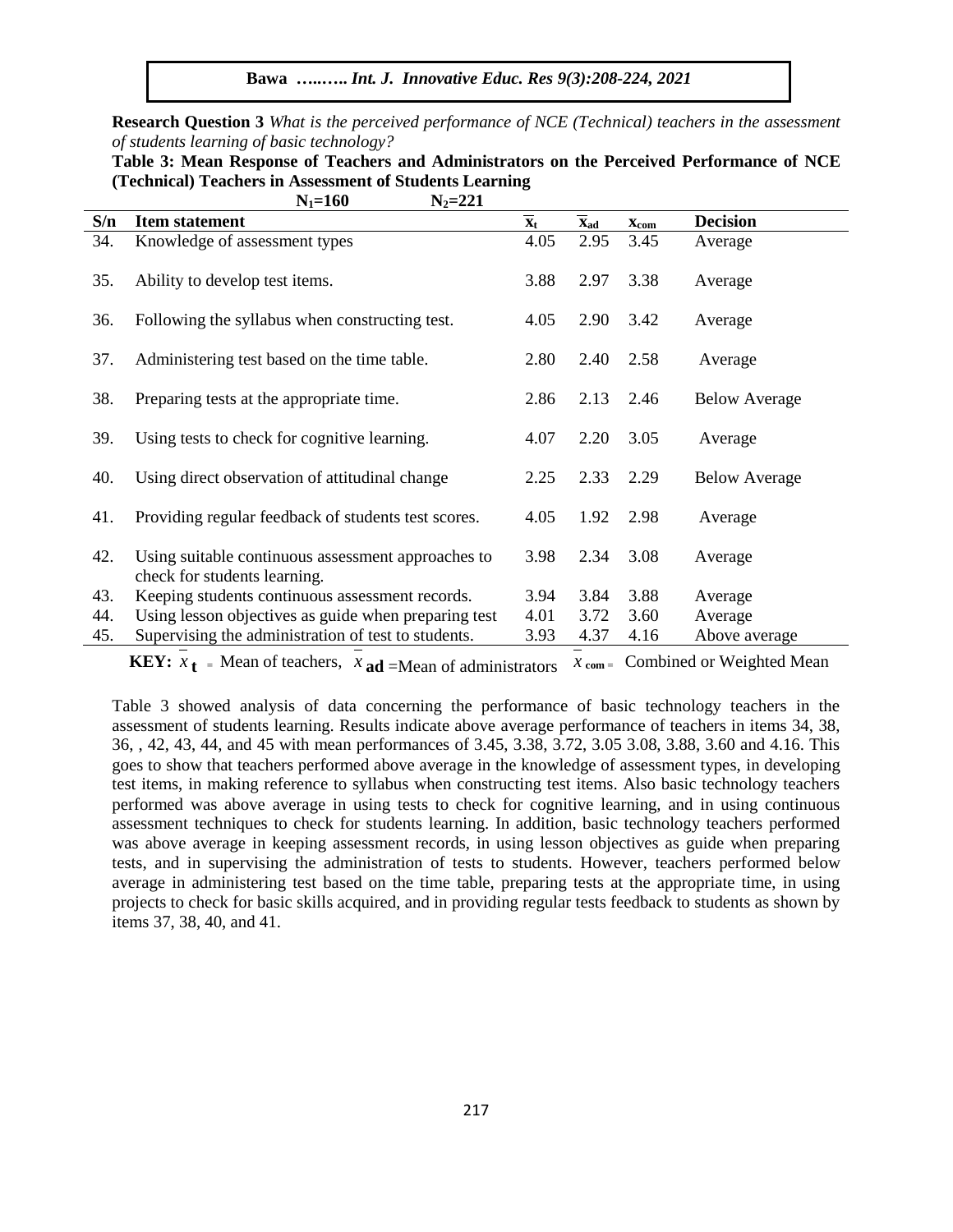### **Analysis of Hypotheses Hypothesis 1**

There is no significant difference in the mean rating of basic technology teachers and administrators on the perceived performance of basic technology teachers in imparting the cognitive component of the basic technology curriculum.

**Table 4: z – test Analysis Comparing the Mean Ratings of Basic Technology Teachers and Administrators on Perceived Performance of Basic Technology Teachers in Imparting the Cognitive Component of the Basic Technology Curriculum**

| <b>Subject</b>          | N   | $x_G$ Variance    | z–calculated |            | z-tabulated Decision |
|-------------------------|-----|-------------------|--------------|------------|----------------------|
| <b>Teachers</b>         | 160 | $4.30 \quad 0.04$ | 3.27         | $\pm 1.96$ | Rejected             |
| Administrators 221 3.81 |     | 0.02              |              |            |                      |

Table 4 showed a calculated z of 3.27 and tabulated z of 1.96. Since the z-calculated is greater than the ztabulated, the null hypothesis is rejected. This implies that there is significant difference between the mean ratings of basic technology teachers and administrators on basic technology teacher's performance in imparting the cognitive component of the basic technology curriculum. Thus we can conclude that basic technology teachers and administrators indeed differ in their rating of basic technology teacher's extent of performance in imparting the cognitive content of the basic technology curriculum to J.S S students in the study area.

### **Hypothesis 2**

There is no significant difference in the mean rating of basic technology teachers and administrators on the perceived performance of pedagogical performance of basic technology teachers in teaching basic technology.

**Table 5: z- Test Analysis Comparing the Mean Ratings of Basic Technology Teachers and Administrators on the Perceived Performance of Basic Technology Teachers in the Pedagogy of Teaching Basic Technology.**

| <b>Subjects</b>    | N   | $\chi$ G | <b>Variance</b> | z –calculated | z-critical | <b>Decision</b> |
|--------------------|-----|----------|-----------------|---------------|------------|-----------------|
| Teachers           | 160 | 4.23     | 0.01            |               |            |                 |
| Administrators 221 |     | 2.40     | 0.01            | 52.34         | $\pm 1.96$ | Rejected        |

Table 5 shows a calculated z- value of  $52.34$  and critical  $z$  – value of 1.96 at 0.05 level of significance. The calculated z- value is greater than the critical z- value; the null hypothesis is therefore rejected. This means that there is significant difference in the mean rating of respondents on the performance of basic technology teachers in the pedagogy of teaching basic technology. Hence we can conclude that basic technology teachers and administrators indeed differ in their rating of the extent of performance of basic technology teachers on the pedagogy of teaching basic technology curriculum to J.S S students in the study area.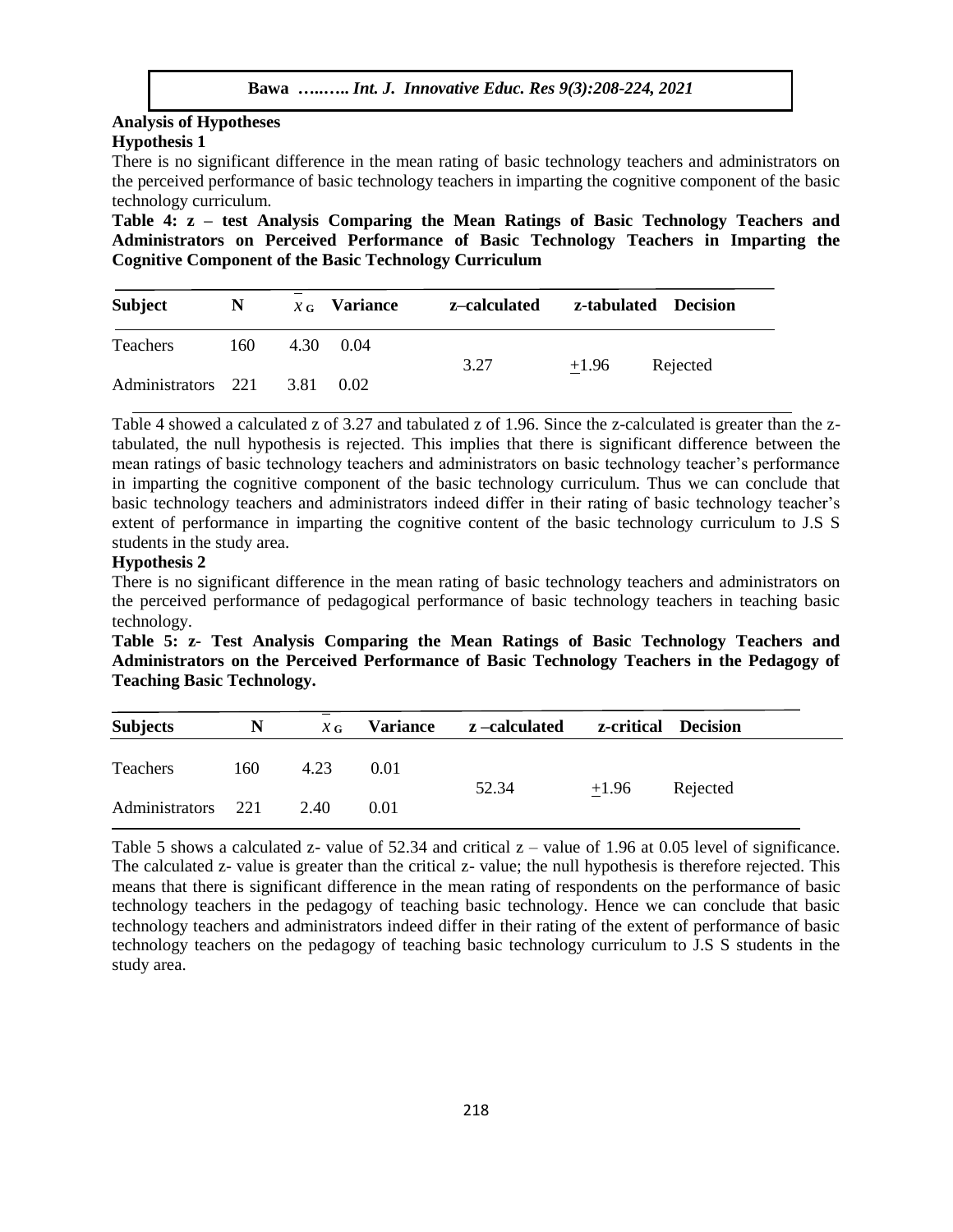## **Hypothesis 3**

There is no significant difference in the mean rating of basic technology teachers and administrators on the perceived performance of basic technology teachers in the assessment of students learning.

**Table 6: z-test Analysis Comparing the Mean Ratings of Basic Technology Teachers and Administrators on the Perceived Performance of Basic Technology Teachers in the Assessment of Students Learning.**

| <b>Subjects</b> | N   |      |       | $x_G$ Variance z-calculated z-tabulated |         | <b>Decision</b> |
|-----------------|-----|------|-------|-----------------------------------------|---------|-----------------|
| Teachers        | 160 | 3.65 | (140) |                                         |         |                 |
|                 |     |      |       | 2.90                                    | $+1.96$ | Rejected        |
| Administrators  | 221 | 2.83 | 0.58  |                                         |         |                 |
|                 |     |      |       |                                         |         |                 |

In table 6 a calculated z value of 2.90 is obtained while the tabulated z–value is 1.96 at 0.05 level of significance. As a result the null hypothesis is rejected. This implies that there is significant difference in the mean rating of respondents on basic technology teacher's performance in the assessment of students learning. Hence we can conclude that basic technology teachers and administrators indeed differ in their rating of the extent of performance of basic technology teachers on assessment of students learning in the teaching of basic technology curriculum to J.S S students in the study area.

### **Findings of the Study**

- 1. The perceived performance of basic technology teachers in imparting the cognitive knowledge was found to be above average
- 2. The perceived performance of basic technology teachers in the pedagogy of teaching basic technology is high.
- 3. The perceived performance of basic technology teachers in assessment of students learning in the teaching of basic technology is high.
- 4. Significant difference was found between the mean ratings of basic technology teachers and administrators on the perceived performance of basic technology teacher's in imparting the cognitive component of the basic technology curriculum.
- 5. Significant difference was found between the mean ratings of basic technology teachers and administrators on the perceived performance of basic technology teacher's in the pedagogy of teaching basic technology.
- 6. **S**ignificant difference was found between the mean ratings of basic technology teachers and administrators on the perceived performance of basic technology teacher's in the assessment of students learning.

#### **DISCUSSION OF FINDINGS**

The teacher's professional tasks and effectiveness indicators/traits highlighted by Ameen (2007) Boterry (2008) and Koleoso (2002), include: understanding of educational goals, sound knowledge of subject matter and assessment of students learning. The possession of these and other factors can be regarded as predictors of high quality teaching performance. Table 1 showed the perceived rating of the respondents on items pertaining to basic technology teacher's performance in imparting the cognitive component of the basic technology curriculum. The results revealed an above average performance in imparting cognitive content of curriculum. This finding was in agreement with the findings of Ferguson and Womack (1997) which found high subject matter knowledge as a determinant of high teaching performance. Within the context of the research problem, this was whether student's unimpressive performance in basic technology examination can be attributed to teacher performances. By interpretation therefore teacher performance in imparting the principles, facts, and ideas was found to be above average, it can be inferred therefore that student's unimpressive performance cannot be attributed to the teacher's performance in imparting the cognitive component of the basic technology curriculum. Furthermore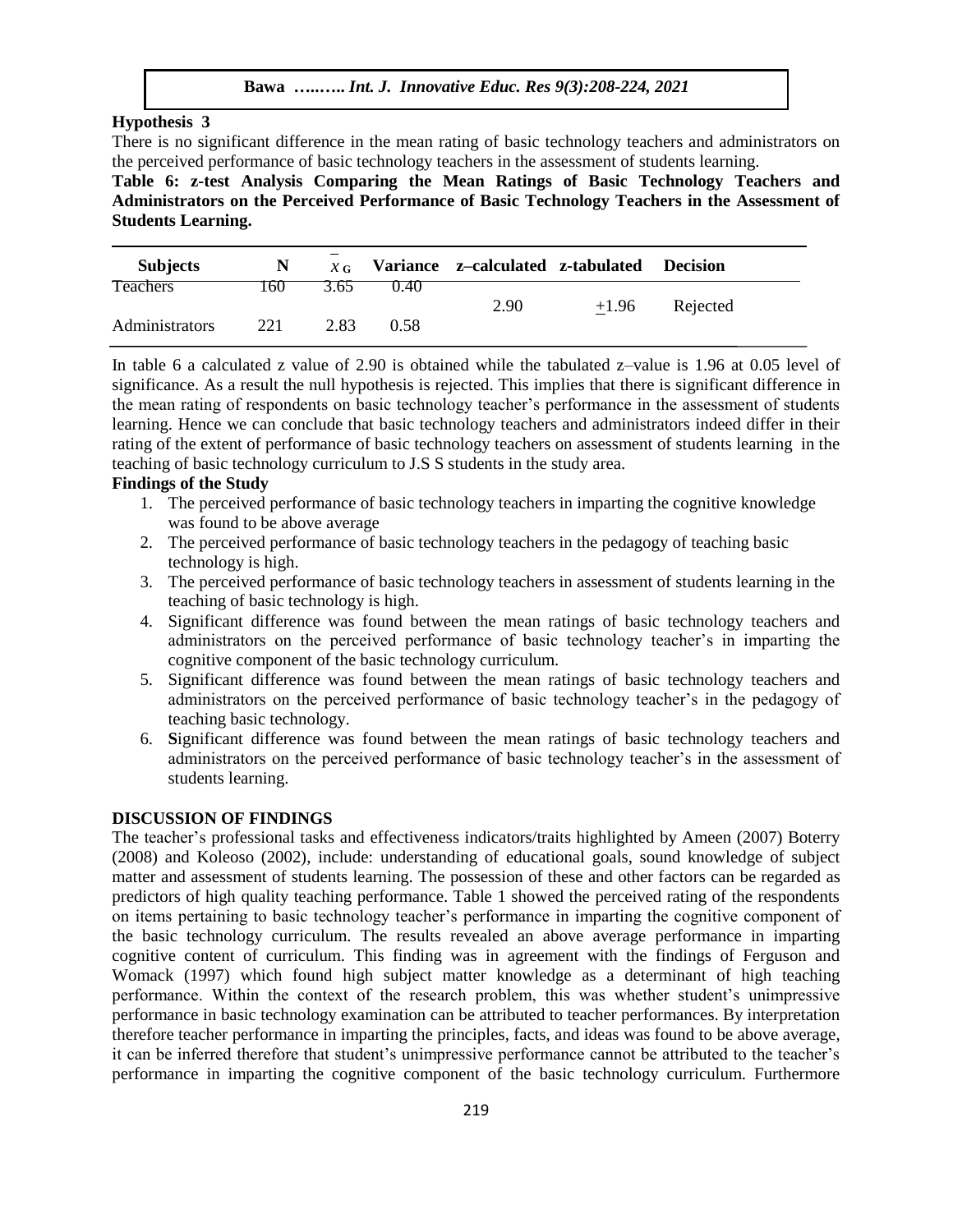Bulger, Mohr and Walls (2002) wrote that teacher subject matter knowledge remains a necessary prerequisite for teaching performance, but is not the sole determinant for achieving long term affective and psychomotor goals of education. This implies that teacher cognitive performance alone cannot create the desired attitudinal change to influence the choice of vocational subjects by students moving from junior secondary school to senior secondary school.

Further more teachers disposition in selecting an appropriate teaching strategy can assist students learning. Denga (2000) posits that vivid and varying techniques will evoke different and exhilarating experiences, which become part and parcel of the learners. The research found a high performance of teachers in this regard (as shown in table 2 item 21) which agrees with the findings of Uwameiye and Abimbola (2008) on the effect of team teaching on the academic achievement of students in basic technology which found significant difference between the mean post test achievement score of students' taught using team teaching and those taught using conventional method. The result revealed that team teaching instructional method is more effective than the conventional method as regards the academic achievement of students in basic technology. This result goes to show that a lot can be achieved in terms of students learning depending on teacher's ability to use the appropriate teaching strategy.

Table 2 showed the mean rating of respondents on the pedagogical performance of basic technology teachers. Most items were rated above average indicating above average pedagogical performance. This finding is in disagreement with the findings of Adebisin (2011) in which respondents agreed that basic technology teachers only talk and give notes to students during teaching. This is an inappropriate method of instruction which connotes a low/poor pedagogical performance. Although a very important constituent, sound pedagogical practices requires the teacher to emphasize connections between ideas, having in mind patterns of student learning, their entry background knowledge, the teacher now utilize different strategies to bring about learning. Researches' on teacher pedagogy often indicate teaching experience as a factor of effective teacher pedagogy. This research focused on planning of lessons and other teacher/student classroom activities that promote students learning excluding teacher reflection as part of pedagogy. Effective teachers know that students learn best when they are able to integrate new learning with what they already understand. When teachers deliberately build on what their students know and have experience, they maximise the use of learning time, anticipate students' learning needs, and avoid unnecessary duplication of content. Teachers can help students to make connections across learning areas as well as to home practices and the wider world.

Another area of concern in teaching basic technology is pertaining to the use of appropriate instructional materials. Whether teacher made, or the ones supplied by the school, the potency of these materials as aid to teaching and learning cannot be downplayed. Ahmed (2010), found that the learning achievement of students taught wood finishing processes using video instruction was high during the achievement test, and that the high performance could be due to the use of instructional media during the presentation. Findings on the use of instructional materials by basic technology teachers showed the performance of teachers was high as shown in table 2 items 22. This finding disagreed with the findings of Afolabi and Ayeni (2012) which found the improvisation and use of instructional materials/equipment as a task least performed by teachers in Nigerian secondary schools. In addition Agbondah (2011) found that there is significant relationship between adequate utilization of instructional materials and effective implementation of migrant fishermen's children education program. In other words achievement of the goals of educating migrant fishermen's children was facilitated by the use of instructional materials.

Table 3 showed the mean rating of respondents on performance of basic technology teachers in the assessment of students learning. It indicates a high performance of teachers in items 34, 35, 36, 39, 42, 43, 44, and 45. The correct and continuous assessment of the progress of students has often been described as very vital to the educational process. Teachers need to be able develop test items, so as to assess both the expected immediate behavioural change in students as well as the attainment of long term educational goals. The correct and continuous assessment of the progress students has often been described as very vital to the educational process. Teacher's performance in developing test items was found to be high in this research as shown by item 38. This finding agree with the findings of Afolabi and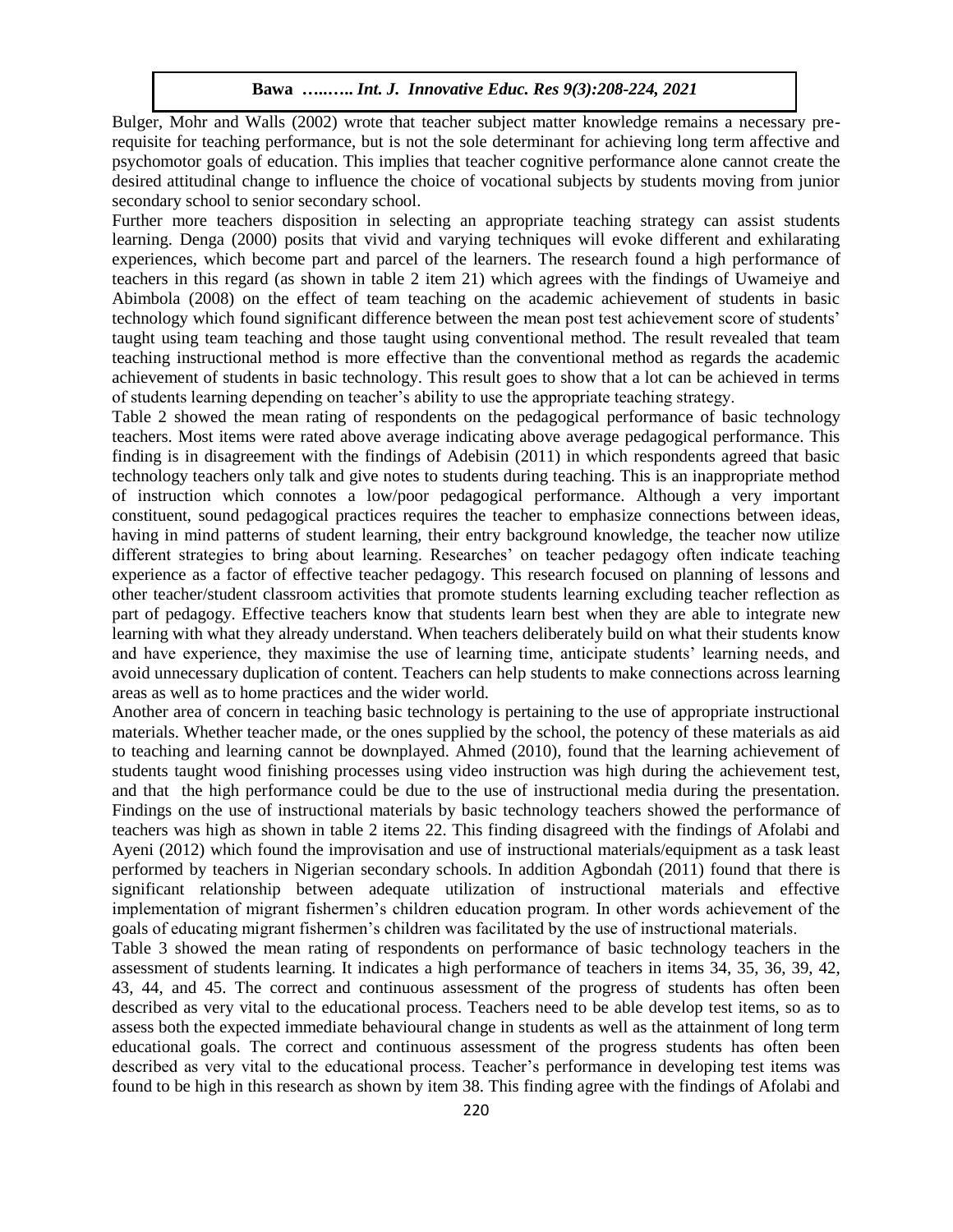Ayeni (2012) in which respondents rated teachers instructional task performance as very effective (73 %) in assessment of students learning outcomes. It can be deduced from the ratings that one of the major instructional task performed by teachers was periodic assessment of students learning outcomes.

However, teachers were rated low in frequency of administering tests, preparing tests at the appropriate time, using projects to test for skills acquired, and in providing regular tests feedback to students i.e. items 37, 38, 40, and 41.Since majority of items were above average, the performance of basic technology teachers is therefore above average in assessment of students learning. This finding is in contrast with the findings of Ogomaka (2006), Ajuonuma (2006), and Opoola (2006) which found that many continuous assessment practices such as the assessment of students using variety of techniques are not implemented in Nigeria educational institutions. However, the finding agrees with the findings of Joshua (2004) which found 61% of respondents expressing satisfaction with continuous assessment practices in their schools.

# **CONCLUSION**

The study assessed the perceived performance of NCE (Technical) teachers in teaching basic technology in Bauchi, Gombe and Yobe States of North Eastern Nigeria. Based on the findings of the study, it can be concluded that the performance of NCE (Technical) teachers in disseminating the theoretical knowledge (facts, principles concepts, and laws) needed to sustain cognitive development of JSS students in basic technology is above average. As such teacher's cognitive performance cannot be blamed as reason for student's low performance in basic technology examinations as revealed by NALABE. Teachers expressed high ability to blend content, method and students characteristics in teaching basic technology. Also teachers showed some strength in the assessment of students learning. In fact, it is the cumulative effect of their performances in the aforementioned aspects that has kept the attainment of the goals/objectives of teaching basic technology at its present level in study area.

### **RECOMMENDATIONS**

Based on the findings of the study it is recommended that

- 1. Government should use experts in technical education to organize training programs in form of workshops and seminars for basic technology teachers from time to time. This will enhance teacher performance both theoretically and practically.
- 2. Government should liaise with teacher training institutes and organise professional teacher training workshops to update and acquaint practicing basic technology teachers in teaching pedagogy.
- 3. Initial basic technology teacher education should incorporate ICT especially in the assessment of students and teaching methodology.

# **REFERENCES**

- Adams, P. E. and Krockover, G. H. (1997). Beginning science teacher cognition and its origin in the pre-service science teacher program. Journal Of Research In Science Teaching, 34: 633-653. Retrieved October 27 2008 from http://www3.interscience.wiley.com/journal
- Adebesin,J.B.(2011). The impact of basic technology on its recipients in Lagos.A case study of selected schools in Ikorodu local government area of Lagos state. Technology Education Journal (8), 1. 62-64
- Afolabi, E. R. I and Ayeni, A. J.(2012). Teachers instructional task performance and quality assurance of students learning outcomes in Nigerian secondary schools. International Journal of Research Studies in Educational Technology, 1(1), 40-41
- Ogbondah, L . Orubite, A.K.O. (2013)The Relevance Of Adequate Teachers In The Effective Implementation Of Migrant Fisherfolks' Children Education Programme In Rivers State Of Nigeria. Journal of Economics and sustainable development 4(5) Retrieved on 5/7 /2020 from www.iiste.org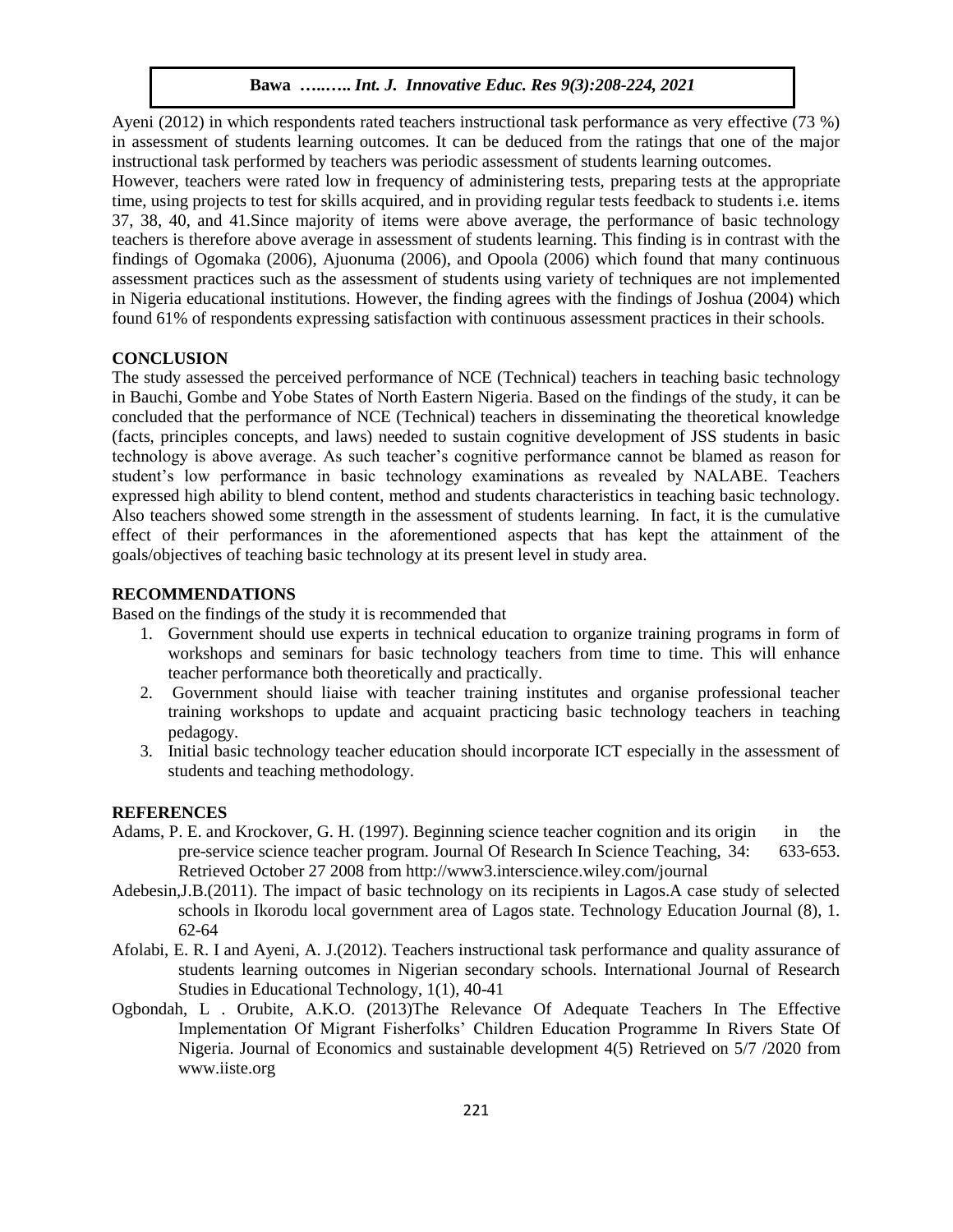- Ahmed, A. A.(2012). Laying the foundation for enduring STM education in the universal basic education programme. A Keynote Address Delivered At the 53rd Annual Conference of STAN HELD on the 6th -11th August in FCT Abuja.
- Ahmed, B. S.(2010).Effect of video Instruction and demonstration method on achievement and knowledge retention on wood finishing processes. Unpublished Masters Thesis Abubakar Tafawa Balewa University Bauchi.
- Ajuonuma, J.O. (2006). Competences Possessed by Teachers in the Assessment of Students in the Universal Basic Education (UBE) Programme. A Paper Presented At the 2nd Annual National Conference of the Department of Educational Foundations, Enugu State University of Science and Technology.
- Ameen, K.(2007).Issues of quality assurance in LIS higher education in Pakistan. Paper presented at the World Library and Information Congress, Durban ,South Africa
- Barnes, C. A. and Cohen, D (2000).Pedagogy, policy and conclusion: a new pedagogy for policy? in D. K. Cohen, M. N. McLaughlin, and J. E. Talbert(Ed) Teaching for understanding: Challenges for policy and practice. 21-23 San Francisco: Jossey-Bass
- Bottery, M. (2008). Uses and abuses of quality: The need for civic version. In Strategic leadership and educational improvement 60-63. London: Sage Publications
- Bulger,S.M., Mohr,D.J., and Walls, R.T.(2002). Stack the deck in favour of your students by using the four aces of effective teaching. Journal of Effective Teaching 5(2). Retrieved on Line From http://www.uncw.edu/cte/et/articles.
- Cardon, P. (2000). At risk students and technology education. The Journal of Technology Education, 26(1), 49-57
- Darling-Hammond, L. (2009a). A good teacher in every classroom: Preparing highly qualified teachers our children deserve. New York, NY: Wiley.
- Darling-Hammond Linda (2016). Research on Teaching and Teacher Education and Its Influences on Policy and Practice First Published 1 March, 2016 Research Article https://doi.org/10.3102/0013189X16639597
- Darling-Hammond, L. (2000b). Teacher quality and student achievement. A review of state policy evidence. Education Policy Analysis Archive 8 http://epaa.asu.Edu/apaa/v8nl/.
- Darling-Hammond, L. Wise, A. E. and Klein, S. P. (1995). A license to teach: building a profession for 21st century schools. Boulders, CO. West View Press.
- Davies, T. (1999). Taking risks as a feature of creativity in the teaching and learning of design and technology. The Journal of Design and Technology Education, (4) 101-108 Downloaded 18 Dec 2008 from www.trentham.books.co.uk/
- Dick, W., Carey, L., & Carey, J. O. (2005). The systematic design of instruction. (6th ed.). Boston: Allyn and Bacon.
- Ezeji, S. C. O. A. (1993). An evaluation of relevance of technical education programmes to job market needs. International Journal of Education Research, 5(6), 10-15.
- Fakomogbon,M ,A (2004). The laboratory in basic technology: some basic considerations and needs. Nigerian Journal of Education 3(1).6-7
- Federal Republic of Nigeria (1977). National policy on education (reviewed 1981, 1998, 2004 2008). Lagos. Nigerian Educational Research and Development Council (NERDC).
- Federal Ministry of Education (1985). National curriculum for junior secondary schools, (Pre-Vocational).Ibadan: Heinemann Educational Books (Nig.) Ltd.
- Ferguson, R.F., & Womack, S.T. (1993). The impact of subject matter and education coursework on teaching performance. Journal of Teacher Education, 44(1), 55- 63.
- Glatthorn, A. A. (1990). Supervisory leadership. New York: Harper Collins.
- Goldhaber, D. D. and Brewer, D. T. (2000). Does teacher certificate matter? high schools teacher certification status and student achievement. Educational Evaluation and Policy Analysis (22),129-145.Downloaded 26 Jan 2008 from <http://epa.sagepub.com/cgi/content>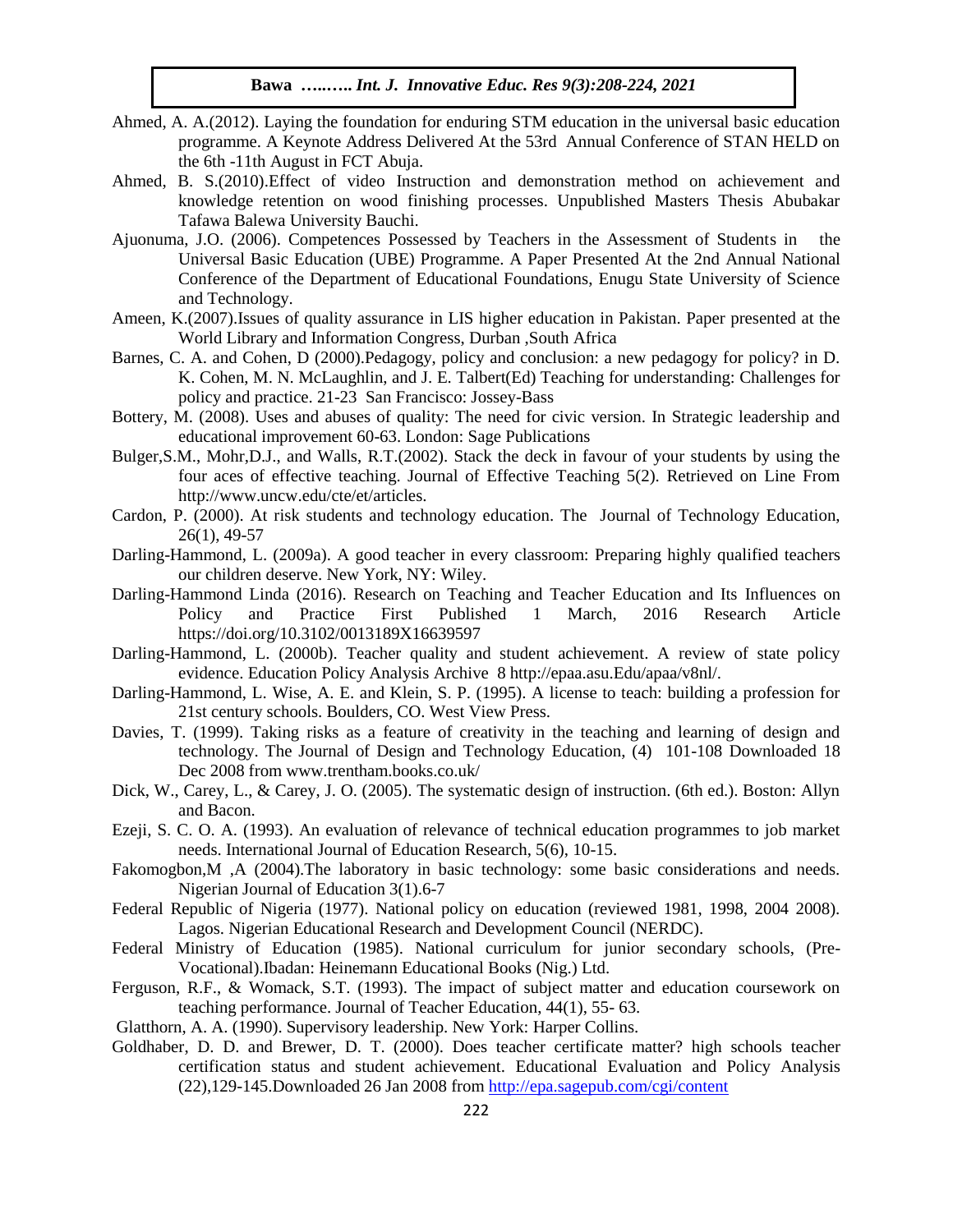- Grossman, P. L. (1990). Learning to teach without teacher education. Teachers College Record (9) 12, 191-208.
- Grossman.L,and Richert, A.E.(1988).Unacknowledged knowledge growth. A re- examination of the effects of teacher education. Teaching and Teacher Education,(4): 53-62.
- Joshua,M.T.(2004). An Assessment and Evaluation of Secondary Education in Nigeria. Paper presented at the National Workshop on Issues of Standards and Sustainability in Secondary Schools in Nigeria Held at CHIDA INTERNATIONAL HOTEL Abuja, on August on August 9-11
- Kabiru, I . (2002). Teacher education for modern Nigeria in Anikweze, C.M Maiyanga, A. A., and Ojo, M. D. (Eds) Teacher education in Nigeria. Reflections of Dr. Kabiru Isyaku, Abuja: National Commission for Colleges of Education PRS Department (NCCE) . 142
- Kannapel, P. J., and Clemens, S. K. (2005). Inside the black box of high performing high poverty schools. Lexington, K. Y: Prichard committee for academic excellence Retrieved On-line February, 28th 2008, from http://www.prichardcommittee.org/ford.
- Koleoso, A. (2002). Planning an effective educational programme for Nigerian schools. In Educational administration for colleges of education and universities. Owerri: Tony Ben Publishers
- Lawrence, G. A. and Palmer, D. H. (2003). Clever teachers, clever sciences. preparing teachers for the challenges of teaching science, mathematics and technology in the 21st century Australia. Commonwealth of Australia (On Line) http://www.dest.gov.au/sectors/higher-Education.
- MacDiarmid, G. W, Ball, D. L, and Anderson, C. W. (2000). Why staying one chapter Ahead doesn't really work. Subject specific pedagogy In M. Reynolds (Ed) The knowledge base for beginning teachers, N.T. Perganon.
- Mansel, J. C. (2000). General issues about assessment of competence. Assessment and Evaluation In Higher Education 19 (1), 3-16
- Metzler, J and Woessmann, L, (2010).The impact of teacher subject knowledge on student achievement: evidence from within-teacher within-student variation. Iza discussion papers 4999, Institute for the Study of Labor (IZA).
- Mitchell, K. J., Robinson, D. Z. (2001). Testing teacher candidates: the role of licensure tests in improving teacher quality. Washington, D. C. National Academy Press
- National Assessment of Learning Achievement in Basic Education in Nigeria NALABE (2019) Published by Universal Basic Education Commission (UBEC) UBEC Building, 7, Gwani Street, Wuse Zone 4, P.M.B. 5089, Post Code 900284, Abuja, Nigeria. E-mail: ubecnigeria@yahoo.com Website: www.ubec.gov.ng www.ubeconline.com
- Nwachukwu, O. E.(2001). Strategic influence of UBE on the education of migrant farmers In Imo state. The Nigerian UBE Journal 1(2) 144- 155
- Ornstein, A. C., Thomas, J., & Lasley, I. (2000). Strategies for effective teaching. New York: McGraw-Hil
- .Obi, J. D. B. (2006). Curriculum Reformation in Electrical/Electronic Technology Education for Programme Effectiveness. A Strategy for Consolidating the Gains of Technology Education in Nigeria. Paper presented at the 19th national association of teachers of Technology (NATT) Conference Held at Kwara State College of Education Ilorin from November, 6-9th 2006.
- Ogbondah, L.(2008). An appraisal of instructional materials used to educate migrant fishermen's children in rivers state, Nigeria. International Journal of Scientific Research in Education,1(1) 13-25
- Ogomaka, P.M.C (2006). Proper Evaluation of Students' Learning in Universities in Nigeria. Paper for the Orientation of Fresh Academic Staff of Imo State University.
- .Okwuanaso, S. I. and Okeke, B. C. (2005).Assessment Challenges Facing Vocational Education in Nigeria School System. Abuja. Paper Presented at Third National Conference of Association for Educational Assessment at NICON NOGA HILTON HOTEL September, 4-9th.
- Olaitain, S.O. (1996). Vocational and technical education in Nigeria. (issues and analysis)NOBLE GRAPHIC PRESS Onitsha.